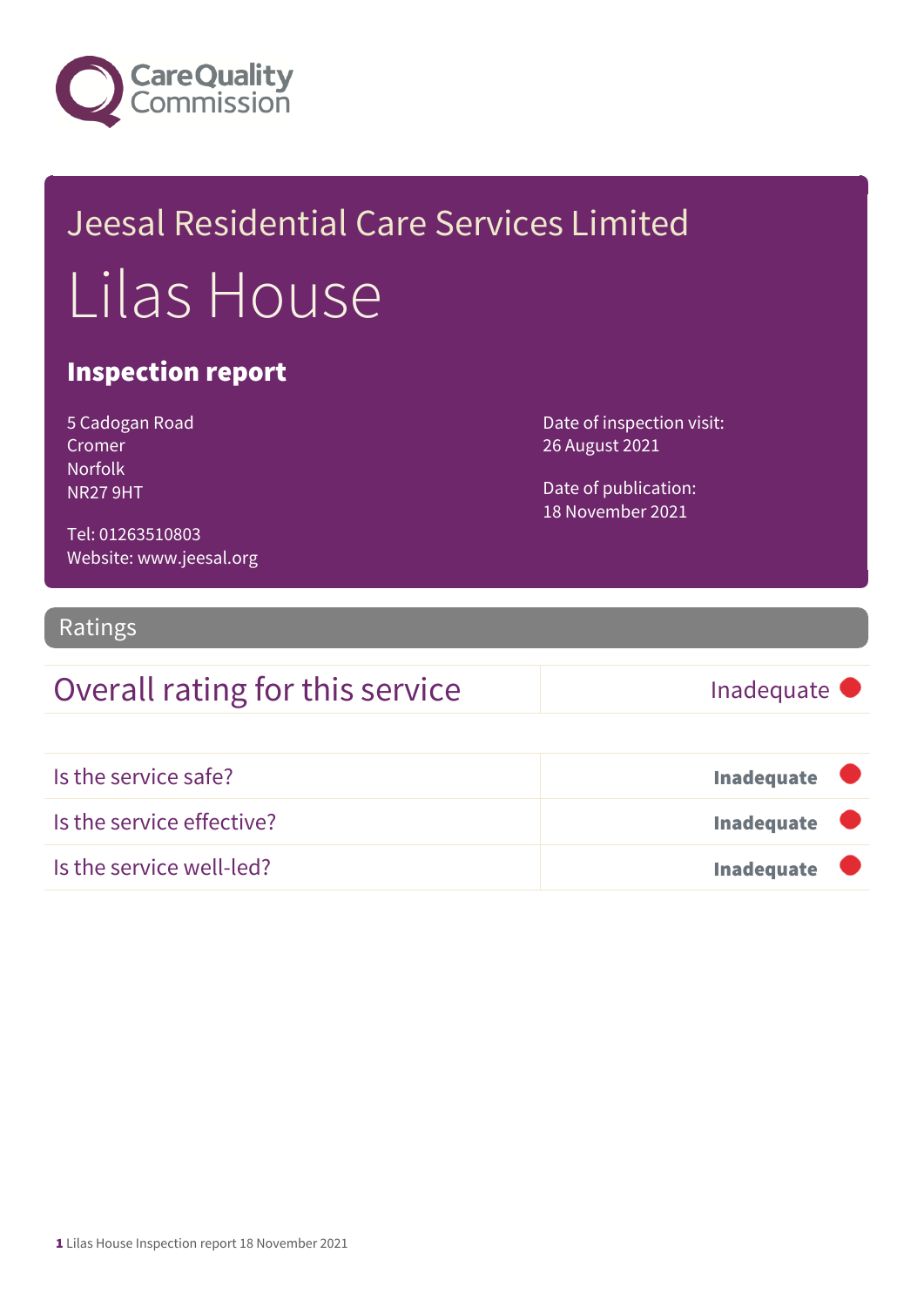### Summary of findings

#### Overall summary

#### About the service

Lilas House is a residential care home providing personal care to six people with a learning disability and autism.

Lilas House is accommodation for six people across three floors. People have their own bedrooms with shared bathrooms. The ground floor has a kitchen, dining room and living area.

People's experience of using this service and what we found

People were at risk of harm due to the lack of effective systems in place to identify when people were at risk. Staff lacked knowledge and did not follow key care plans and risk assessments, which identified fundamental information to ensure people were supported in a safe way.

Infection prevention control measures were not effective, and practices meant that people were at risk of infections. Staff did not use safe practices when using personal protective equipment. There were widespread concerns with the environment people were living in, living conditions were not acceptable and posed a risk to people's safety and comfort.

We expect health and social care providers to guarantee autistic people and people with a learning disability the choices, dignity, independence and good access to local communities that most people take for granted. Right Support, right care, right culture is the statutory guidance which supports CQC to make assessments and judgements about services providing support to people with a learning disability and/or autistic people.

Based on our review of safe, effective and well-led. The service was not able to demonstrate how they were meeting the underpinning principles of Right support, right care, right culture.

People were not supported to have maximum choice and control of their lives and staff did not support them in the least restrictive way possible and in their best interests; the policies and systems in the service did not support this practice.

People were not always shown respect and dignity when being supported by staff and there was a lack of meaningful things that people enjoyed doing.

The registered manager and provider did not promote the principles of right support, right care, right culture which meant staff were not knowledgeable in how to truly support people to have an empowered life.

Quality assurance systems were not effective and did not identify the issues we found. We were not confident the provider had an open and honest culture and used language that was respectful to people.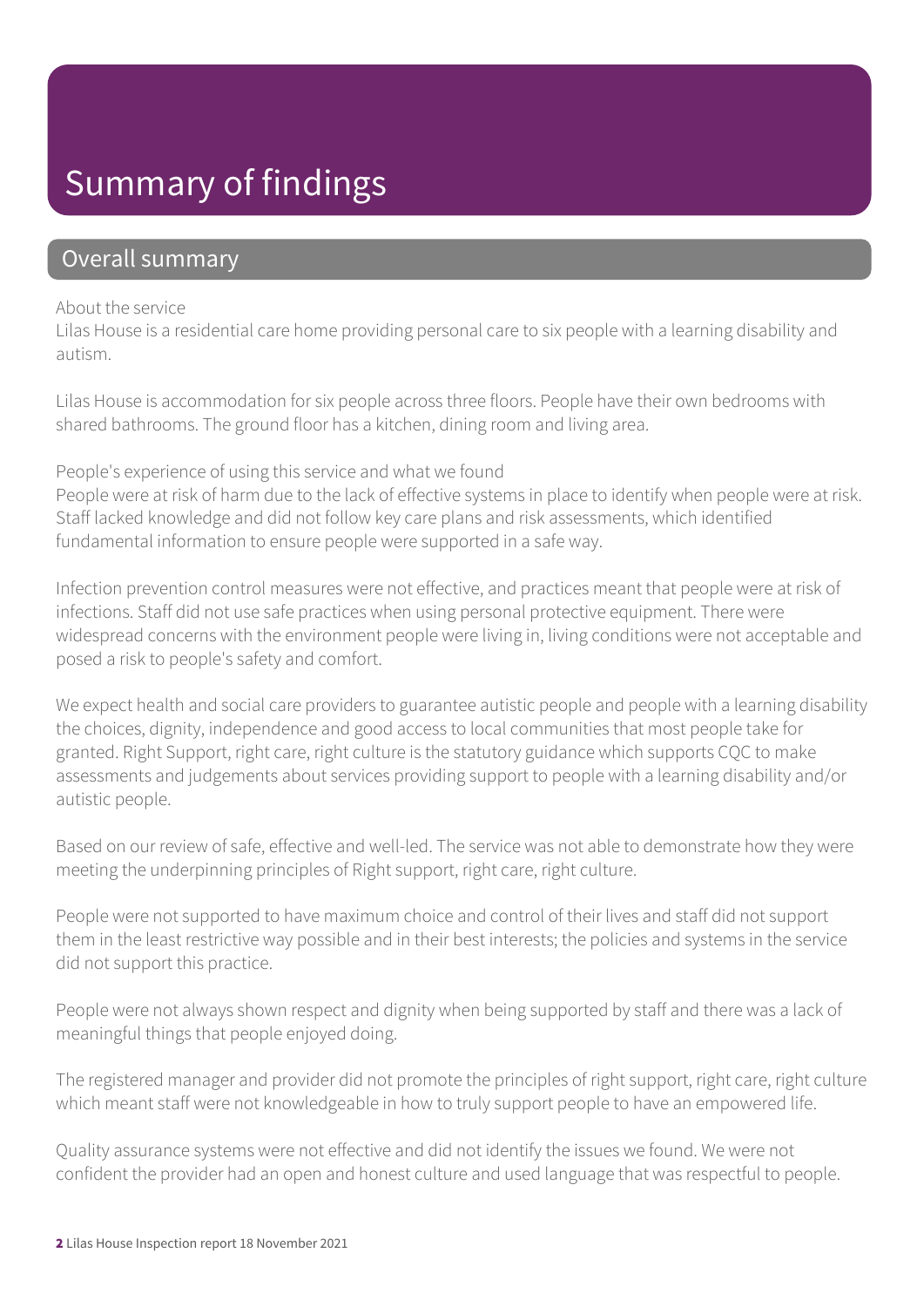Professionals were involved in people support and felt the registered manager engaged when required. People and relatives felt happy with the staff that supported them.

For more details, please see the full report which is on the CQC website at www.cqc.org.uk

Rating at last inspection

The last rating for this service was good (published 17 October 2017).

#### Why we inspected

We received concerns in relation to the provider and their locations. As a result, we undertook a focused inspection to review the key questions of safe, effective and well-led only.

We looked at infection prevention and control measures under the Safe key question. We look at this in all care home inspections even if no concerns or risks have been identified. This is to provide assurance that the service can respond to COVID-19 and other infection outbreaks effectively.

We reviewed the information we held about the service. No areas of concern were identified in the other key questions. We therefore did not inspect them. Ratings from previous comprehensive inspections for those key questions were used in calculating the overall rating at this inspection.

The overall rating for the service has changed from good to inadequate. This is based on the findings at this inspection.

We have found evidence that the provider needs to make improvement. Please see the safe, effective and well-led sections of this full report.

You can see what action we have asked the provider to take at the end of this full report.

#### Enforcement

We are mindful of the impact of the COVID-19 pandemic on our regulatory function. This meant we took account of the exceptional circumstances arising as a result of the COVID-19 pandemic when considering what enforcement action was necessary and proportionate to keep people safe as a result of this inspection. We will continue to discharge our regulatory enforcement functions required to keep people safe and to hold providers to account where it is necessary for us to do so.

We have identified breaches in relation to people's safety whilst eating and drinking, infection control and environmental repairs. People having support that is not truly person centred and the overall management oversight of the service.

#### Follow up

We will meet with the provider following this report being published to discuss how they will make changes to ensure they improve their rating to at least good. We will work with the local authority to monitor progress. We will return to visit as per our re-inspection programme. If we receive any concerning information we may inspect sooner.

The overall rating for this service is 'Inadequate' and the service is therefore in 'special measures'. This means we will keep the service under review and, if we do not propose to cancel the provider's registration, we will re-inspect within 6 months to check for significant improvements. If the provider has not made enough improvement within this timeframe. And there is still a rating of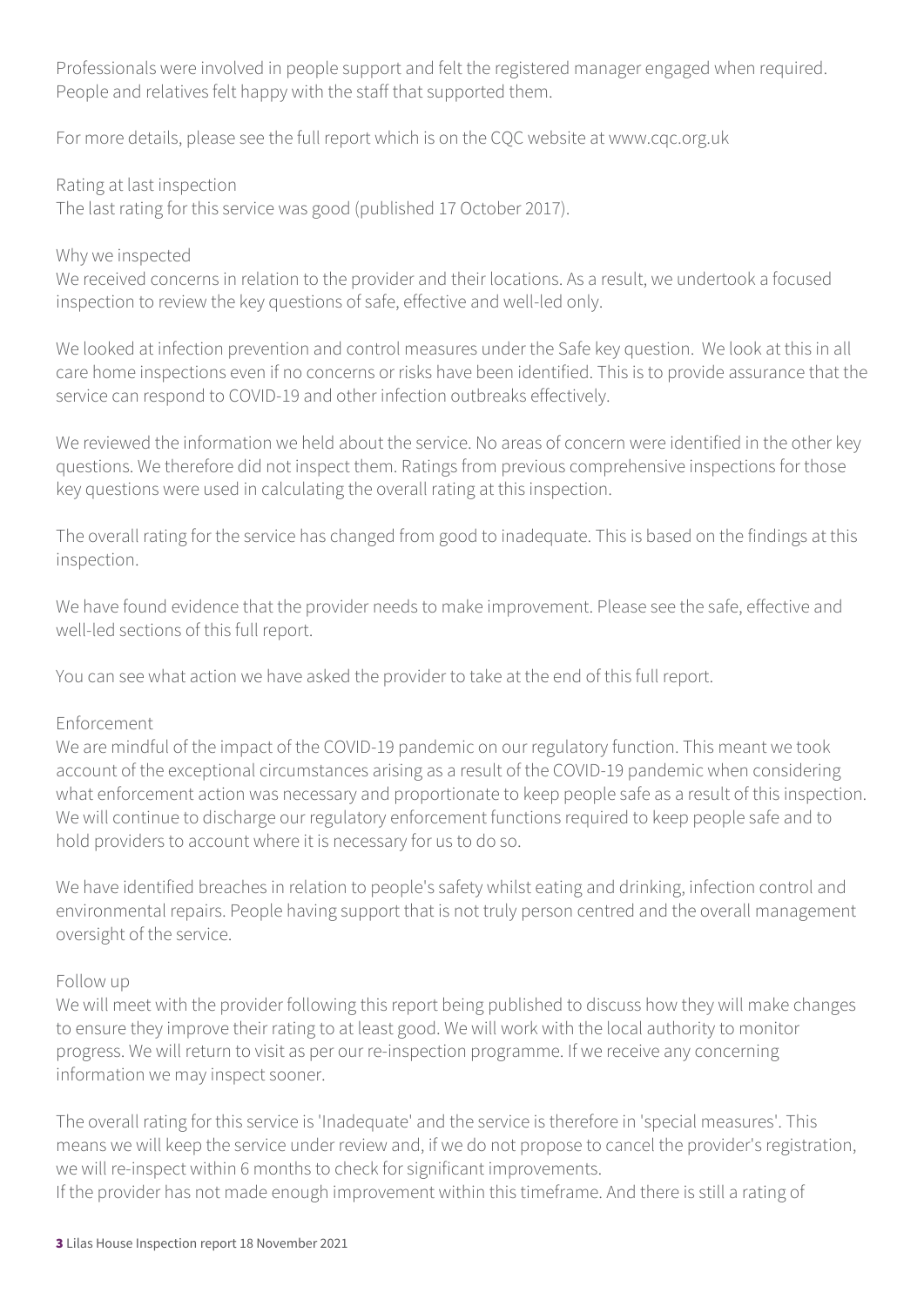inadequate for any key question or overall rating, we will take action in line with our enforcement procedures. This will mean we will begin the process of preventing the provider from operating this service. This will usually lead to cancellation of their registration or to varying the conditions the registration.

For adult social care services, the maximum time for being in special measures will usually be no more than 12 months. If the service has demonstrated improvements when we inspect it. And it is no longer rated as inadequate for any of the five key questions it will no longer be in special measures.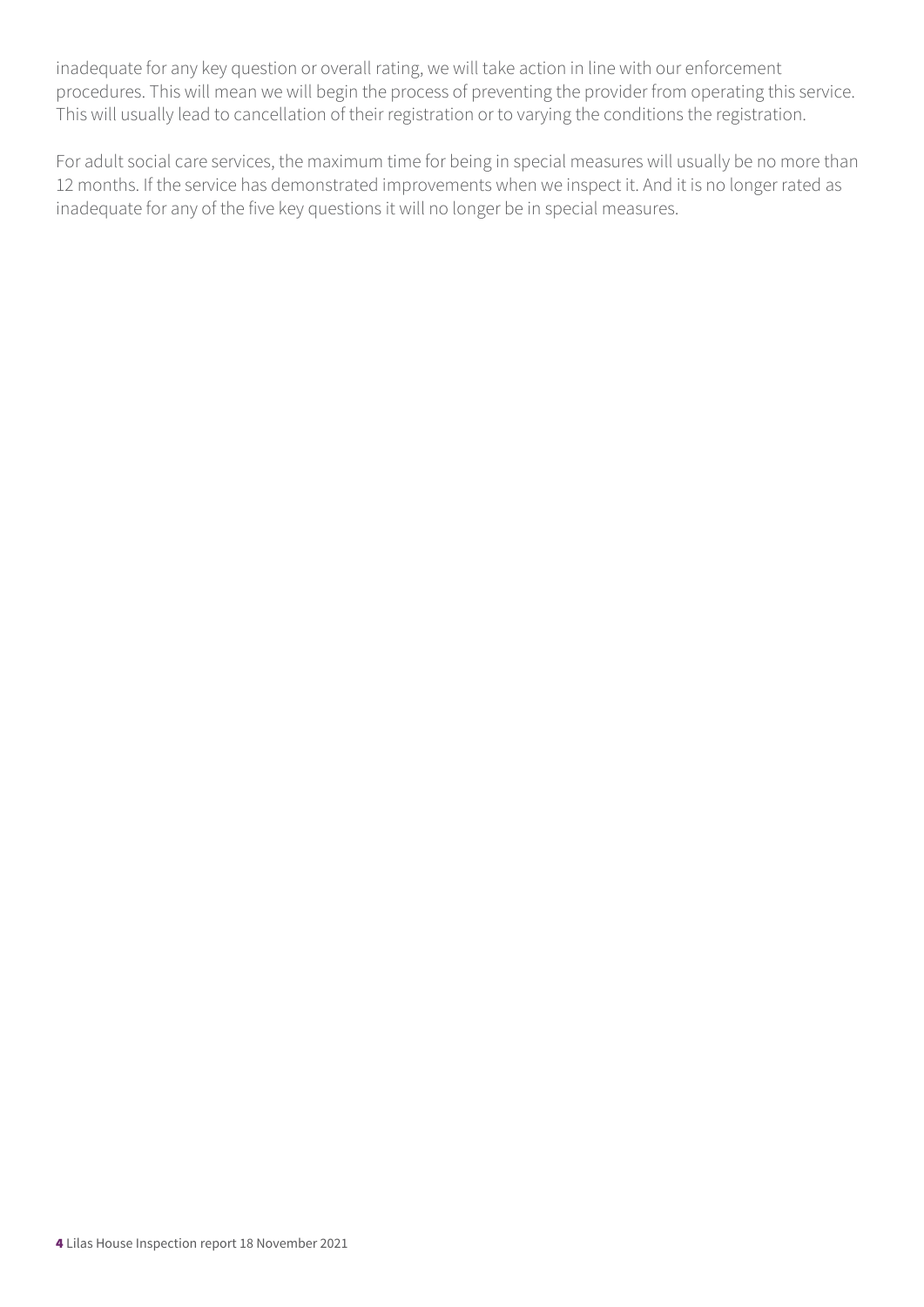### The five questions we ask about services and what we found

We always ask the following five questions of services.

| Is the service safe?                         | <b>Inadequate</b> |
|----------------------------------------------|-------------------|
| The service was not safe.                    |                   |
| Details are in our safe findings below.      |                   |
| Is the service effective?                    | <b>Inadequate</b> |
| The service was not effective.               |                   |
| Details are in our effective findings below. |                   |
| Is the service well-led?                     | <b>Inadequate</b> |
| The service was not well-led.                |                   |
| Details are in our well-Led findings below.  |                   |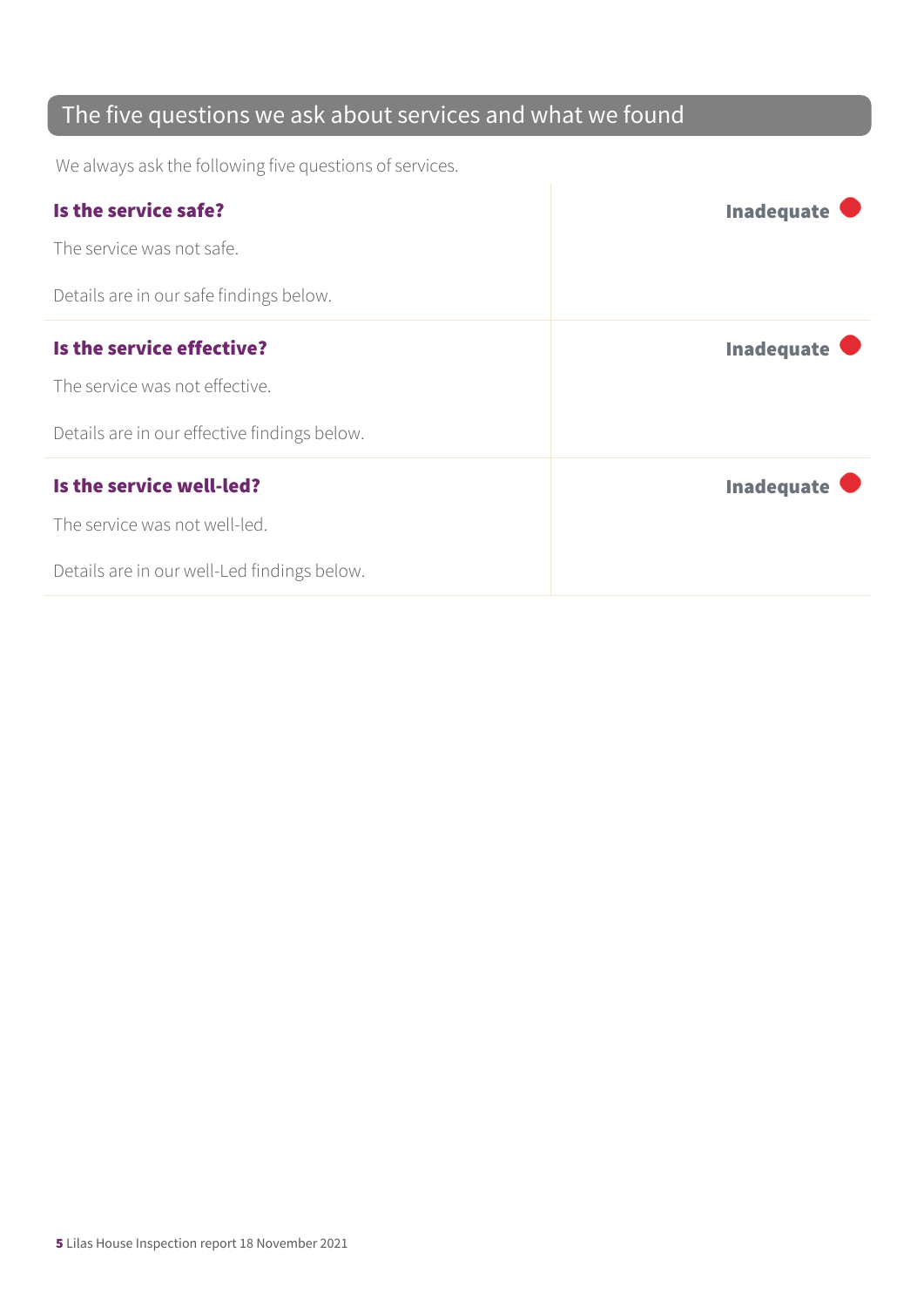

# Lilas House

#### Detailed findings

### Background to this inspection

#### The inspection

We carried out this inspection under Section 60 of the Health and Social Care Act 2008 (the Act) as part of our regulatory functions. We checked whether the provider was meeting the legal requirements and regulations associated with the Act. We looked at the overall quality of the service and provided a rating for the service under the Care Act 2014.

Inspection team The inspection team consisted of one inspector.

#### Service and service type

Lilas House is a 'care home'. People in care homes receive accommodation and nursing or personal care as a single package under one contractual agreement. CQC regulates both the premises and the care provided, and both were looked at during this inspection.

The service had a manager registered with the Care Quality Commission. This means that they and the provider are legally responsible for how the service is run and for the quality and safety of the care provided.

Notice of inspection This inspection was unannounced.

#### What we did before the inspection

We reviewed information we had received about the service since the last inspection. We sought feedback from the local authority and professionals who work with the service. We used the information the provider sent us in the provider information return. This is information providers are required to send us with key information about their service, what they do well, and improvements they plan to make. This information helps support our inspections. We used all of this information to plan our inspection.

#### During the inspection

We spoke with four people who used the service and two relatives about their experience of the care provided. We spoke with seven members of staff including the registered manager, deputy manager, senior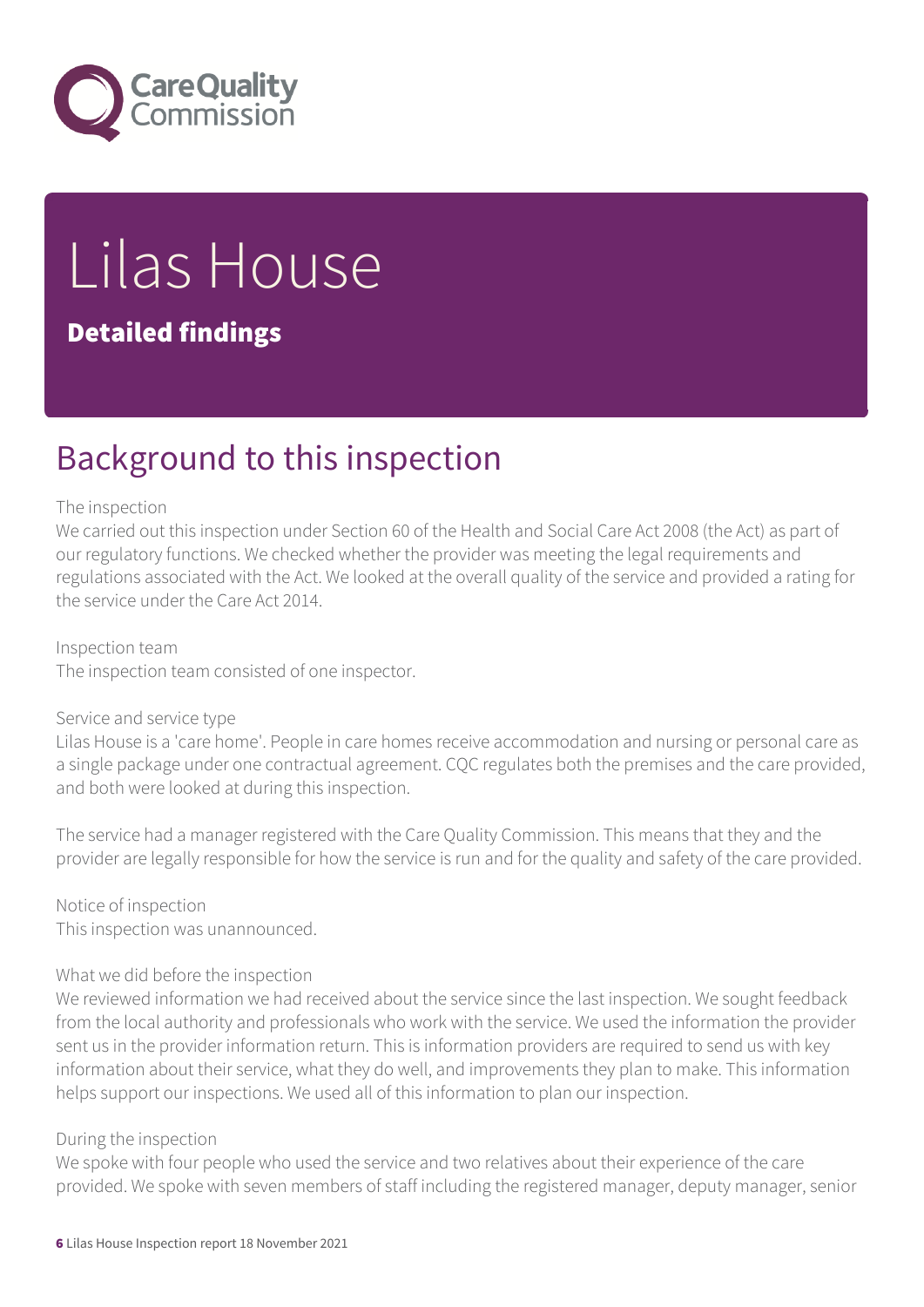care workers and care workers. We used the Short Observational Framework for Inspection (SOFI). SOFI is a way of observing care to help us understand the experience of people who could not talk with us.

We reviewed a range of records. This included three people's care records and multiple medication records. We looked at three staff files in relation to recruitment and staff supervision. A variety of records relating to the management of the service, including policies and procedures were reviewed.

#### After the inspection

We continued to seek clarification from the provider to validate evidence found. We looked at training data and quality assurance records. We spoke with two professionals who regularly visit the service.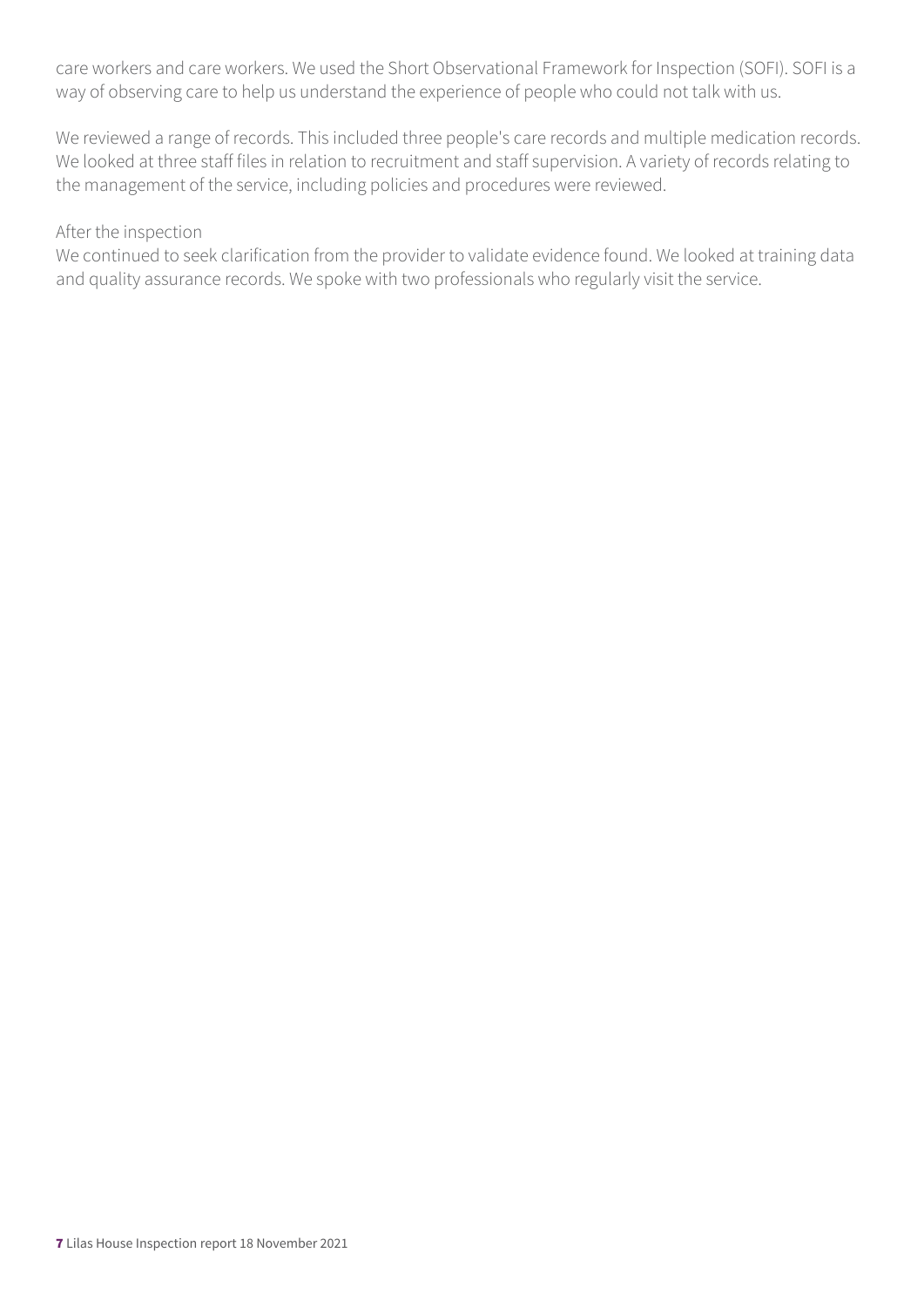### Is the service safe?

### Our findings

Safe – this means we looked for evidence that people were protected from abuse and avoidable harm.

At the last inspection this key question was rated as good. At this inspection this key question has now deteriorated to inadequate. This meant people were not safe and were at risk of avoidable harm.

Assessing risk, safety monitoring and management

● People were at risk of harm due to the lack of effective training and systems in place. One person had a risk of choking and staff did not support the person in line with the speech and language guidance. On the day of the inspection visit we asked the registered manager for immediate assurances to ensure they were safe. When reviewing records eight days later, we found staff were still putting the person at risk and giving them food that was not in line with the guidance. This meant the person continued to be put at significant risk.

● Risk assessments detailed peoples' support needs, however, when speaking with staff they were not always confident in the content of these. For example, how to support people who had positive behaviour risk assessments.

● In addition, following the inspection visit, we followed up on staff's knowledge of the individual who had a choking risk. We spoke with five staff and one of these staff were able to confidently describe how to support the person safely. All staff were reliant on staff who had worked with the person for a long time, however these staff had not identified the ongoing risky foods that had been given.

Systems and processes to safeguard people from the risk of abuse

● Staff were able to speak about how they would report concerns to management relating to abuse. Staff said they felt comfortable raising concerns and received support for this. There had been no recent safeguarding concerns raised within the home. However, it was evident there were significant concerns to the environment and keeping people safe that had not been reported by staff or the registered manager.

●Relatives spoke about how they felt their family member liked living at the service and felt safe. One relative said, "[Person] is happy and has been there for three years. [Person] was at [Service name] belonging to Jeesals beforehand and she has come on a lot more since then."

#### Preventing and controlling infection

● We were not assured the provider was using personal protective equipment (PPE) effectively and safely which did not promote safe hygiene practices. We saw a staff member not wearing a mask and staff not using gloves in a safe way when supporting people. For example, staff moved throughout the home wearing gloves and not changing these frequently.

● We were not assured that the provider was making sure infection outbreaks could be effectively prevented or managed. Throughout the pandemic staff were working across different places. This did not mitigate the risk to people and staff.

● We were not assured that staff were adhering to the provider's infection prevention and control policy.

People were not protected from avoidable incidents which could result in avoidable harm. There was a lack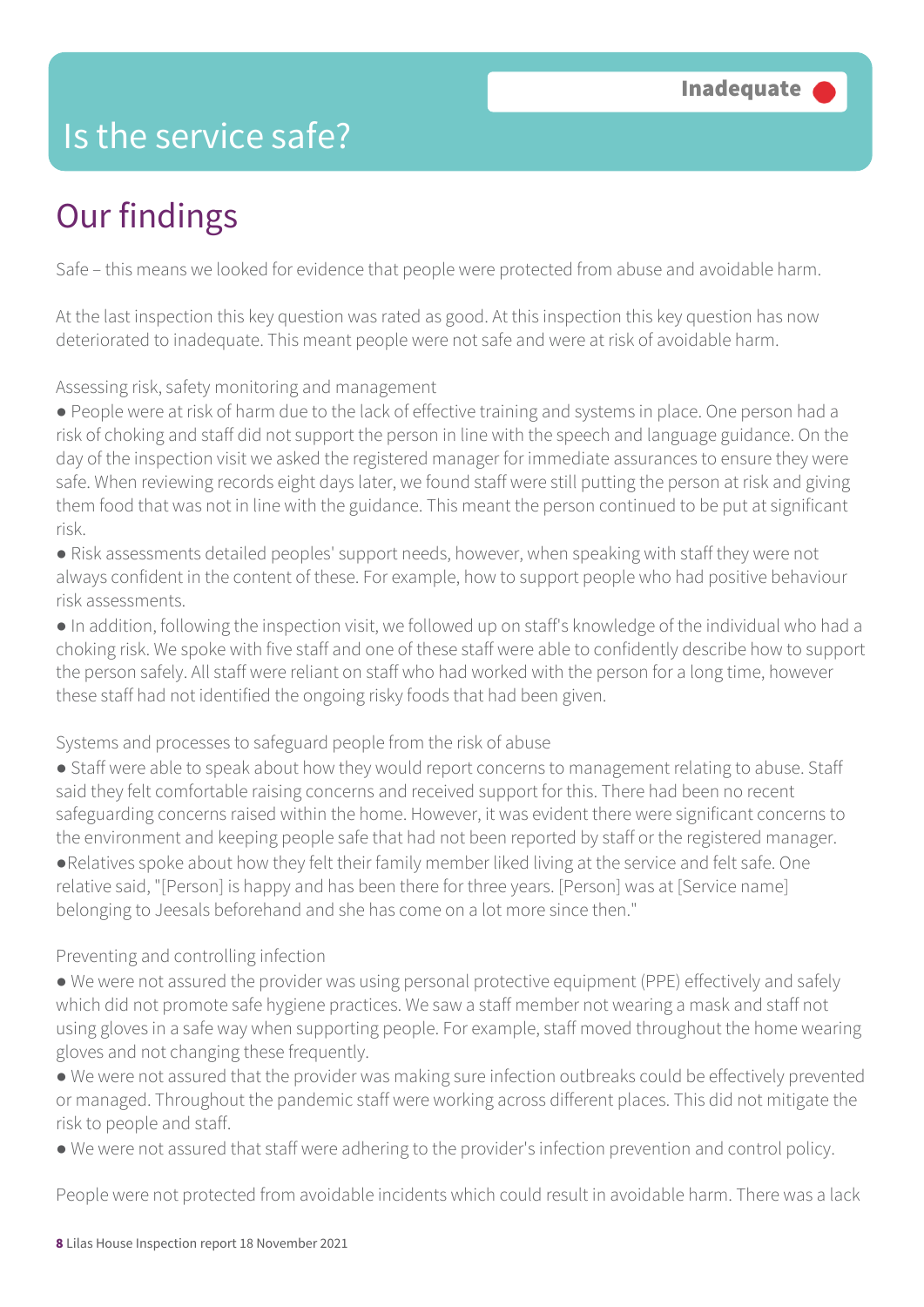of adherence to guidance about infection prevention and control. This was a breach of Regulation 12 (Safe care and treatment) of the Health and Social Care Act 2008 (Regulated Activities) Regulations 2014.

- We were assured that the provider was admitting people safely to the service.
- We were assured that the provider was accessing testing for people using the service and staff.
- We were assured that the provider was preventing visitors from catching and spreading infections.

● We were assured the provider was facilitating visits for people living in the home in accordance with the current guidance.

#### Staffing and recruitment

- Staff went through a recruitment and selection process. There was not always evidence of full employment history and checks.
- There were enough staff to support people with their immediate support needs. Rota's confirmed that staff levels were consistent on a daily basis.

Learning lessons when things go wrong

● Where safeguarding's and risks emerged, the registered manager did not gather the information to look at the trends and themes. This meant the registered manager and staff team were not able to learn from these concerns. This meant people continued to be at risk within the home.

Using medicines safely

● People received medicines when they needed them. Medicines were stored correctly, and staff kept records.

● Staff had training to in how to manage medicines and this was competency assessed.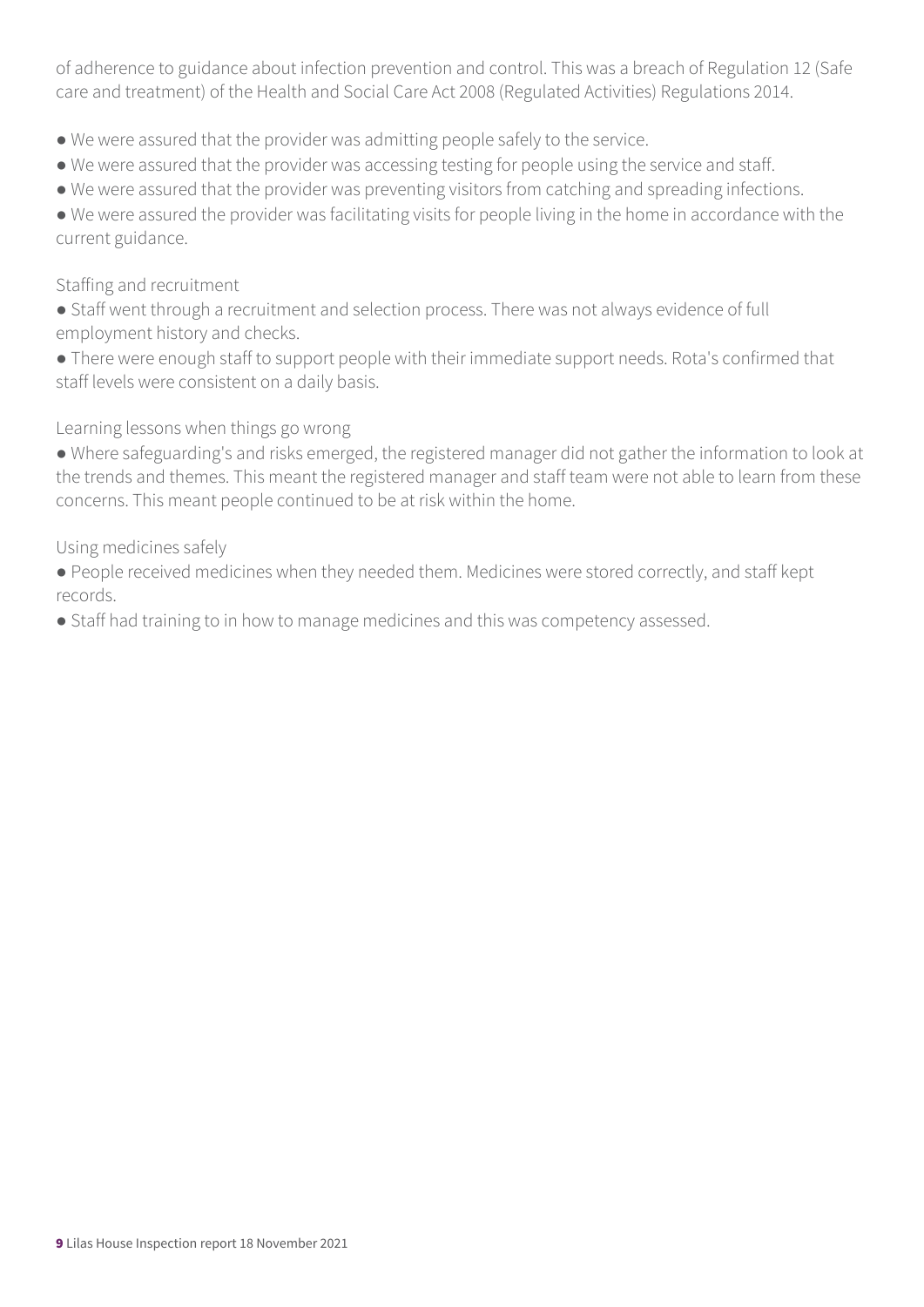### Is the service effective?

### Our findings

Effective – this means we looked for evidence that people's care, treatment and support achieved good outcomes and promoted a good quality of life, based on best available evidence.

At the last inspection this key question was rated as good. At this inspection this key question has now deteriorated to inadequate. This meant the effectiveness of people's care, treatment and support did not achieve good outcomes or was inconsistent.

Adapting service, design, decoration to meet people's needs

- During the inspection we found widespread concerns with the environment people were living in. The living conditions were not acceptable which posed a risk to people's safety and their right to being supported that promoted their dignity and respect. Although some of the improvements had been identified by the registered manager, these works had still not been completed and other works had not been identified as essential.
- A toilet door had a stable door design where the top of the door could be opened from the outside whilst someone was in the toilet. Although, we did not see this happen during the inspection visit this design did not promote people's privacy and dignity.
- We found exposed pipes and wires, damage to paint work, repairs needed to be made to flooring and frayed carpets.
- In parts of the home we found a strong odour of urine. People spent considerable amounts of time in this environment and had to live with smelling this odour and no action had been taken to minimise the impact on people.

The provider had failed to ensure people lived in a safe, and well-maintained environment and inadequate systems and processes in place to ensure the environment was clean. This was a breach of Regulation 15 (Premises and equipment) of the Health and Social Care Act 2008 (Regulated Activities) Regulations 2014.

Assessing people's needs and choices; delivering care in line with standards, guidance and the law; Supporting people to eat and drink enough to maintain a balanced diet

- People were not always supported in line with best practices and were not given true control and choice of their day to day living. For example, snacks were locked away in the staff office and were not accessible to people. When speaking with staff they indicated this was a historical restriction.
- Records showed people had the opportunity to discuss what they wanted to eat for their meals, however during the visit we observed people asking for permission to have something to eat and drink. This did not show people had control of their home and access to food and drink. One person said, "Is it ok to have a drink?" Another person said, "Can I have something to eat?"
- People were not supported in a way that respected their human rights. We found people to have limited things to do during the day that was meaningful to them. For example, over a 14-day period one person had four short walks out, meals were at the dining room table and then stayed in their room for the rest of the time, with limited interaction with other people. This put the person at risk of social isolation. Another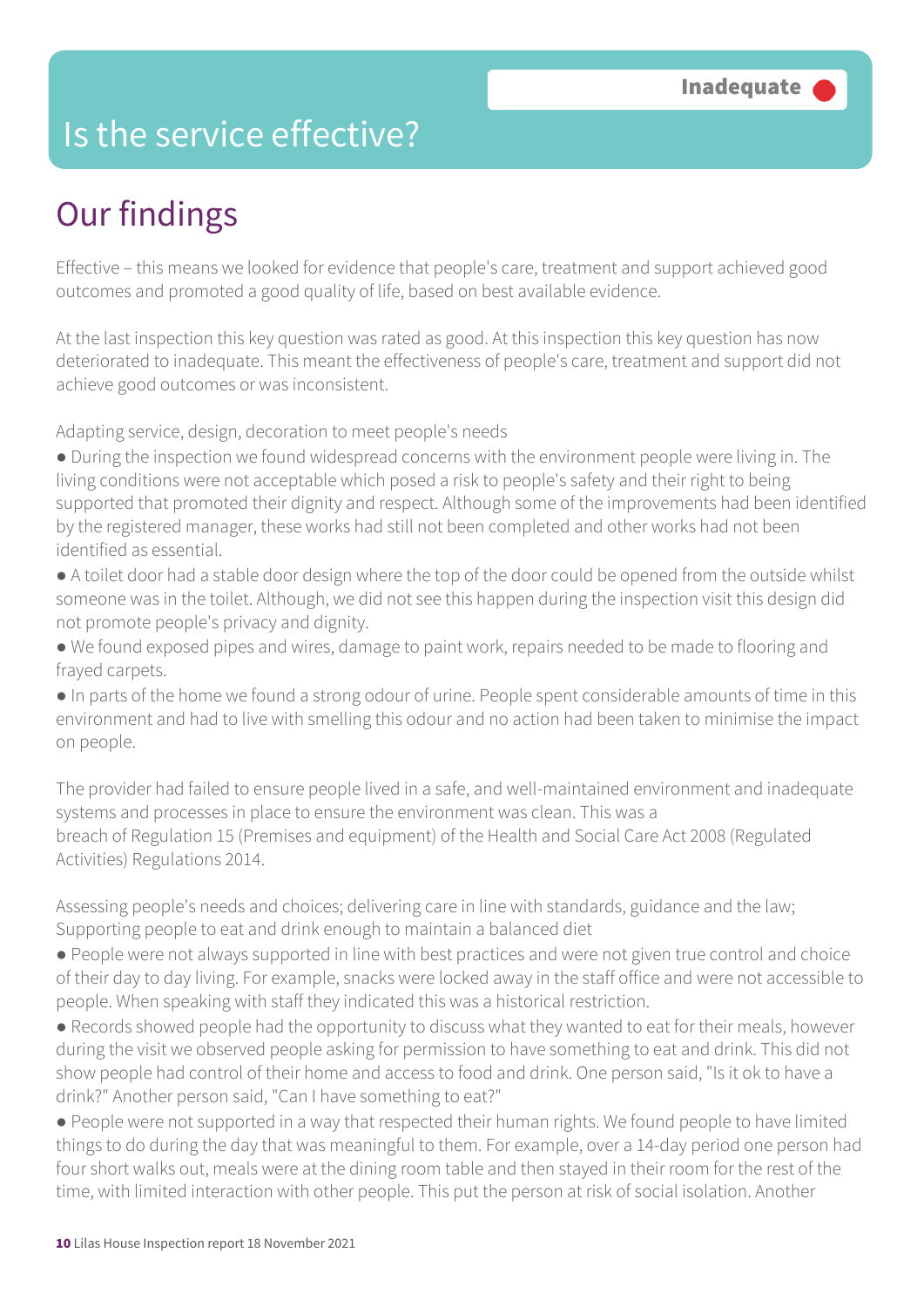example, one person spoke about how they wanted their hair cut and said staff had told them not to. "[Staff member] said I am not allowed to get my fringe cut. I should get what I want."

● People were not supported in a way that respected their dignity. On the day of the inspection we found that people were not called by their names but nicknames that were overfamiliar or infantilised people. This was not identified as a wish from the person.

● Some people said they had gone out on trips; however, this was planned outings that occurred whereby a number of people who are supported by the provider would visit. For example, people had recently been to the zoo.

Ensuring consent to care and treatment in line with law and guidance

The Mental Capacity Act 2005 (MCA) provides a legal framework for making particular decisions on behalf of people who may lack the mental capacity to do so for themselves. The Act requires that, as far as possible, people make their own decisions and are helped to do so when needed. When they lack mental capacity to take particular decisions, any made on their behalf must be in their best interests and as least restrictive as possible.

People can only be deprived of their liberty to receive care and treatment when this is in their best interests and legally authorised under the MCA.

In care homes, and some hospitals, this is usually through MCA application procedures called the Deprivation of Liberty Safeguards (DoLS).

We checked whether the service was working within the principles of the MCA, and whether any conditions on authorisations to deprive a person of their liberty had the appropriate legal authority and were being met.

● People had mental capacity assessments where it was felt the person did not have capacity to make a particular decision, however there were restrictions and controls in place by staff that did not look at the less restrictive option.

• The registered manager had applied for DoLS for people; however, it was evident the process was not fully understood as an application was put in where a person had full capacity and there was not a requirement to deprive the person.

The provider did not deliver care that was person centred and did not respect people independence. This was a breach of regulation 9 (Person-centred care) of the Health and Social Care Act 2008 (Regulated Activities) Regulations 2014.

Staff support: induction, training, skills and experience

- Staff did not have all the training to prepare for their role and did not give them the necessary skills and knowledge to support people safely. For example, staff did not have dysphagia training when supporting someone with dysphagia.
- Staff completed multiple web-based learning courses; however, the registered manager did not check people's skills, knowledge and understanding following this.

● When speaking with staff they felt they had the skills and training to do their role and they had support from the registered manager.

Staff working with other agencies to provide consistent, effective, timely care; Supporting people to live healthier lives, access healthcare services and support

● People were supported to make appropriate referrals to relevant professionals. The registered manager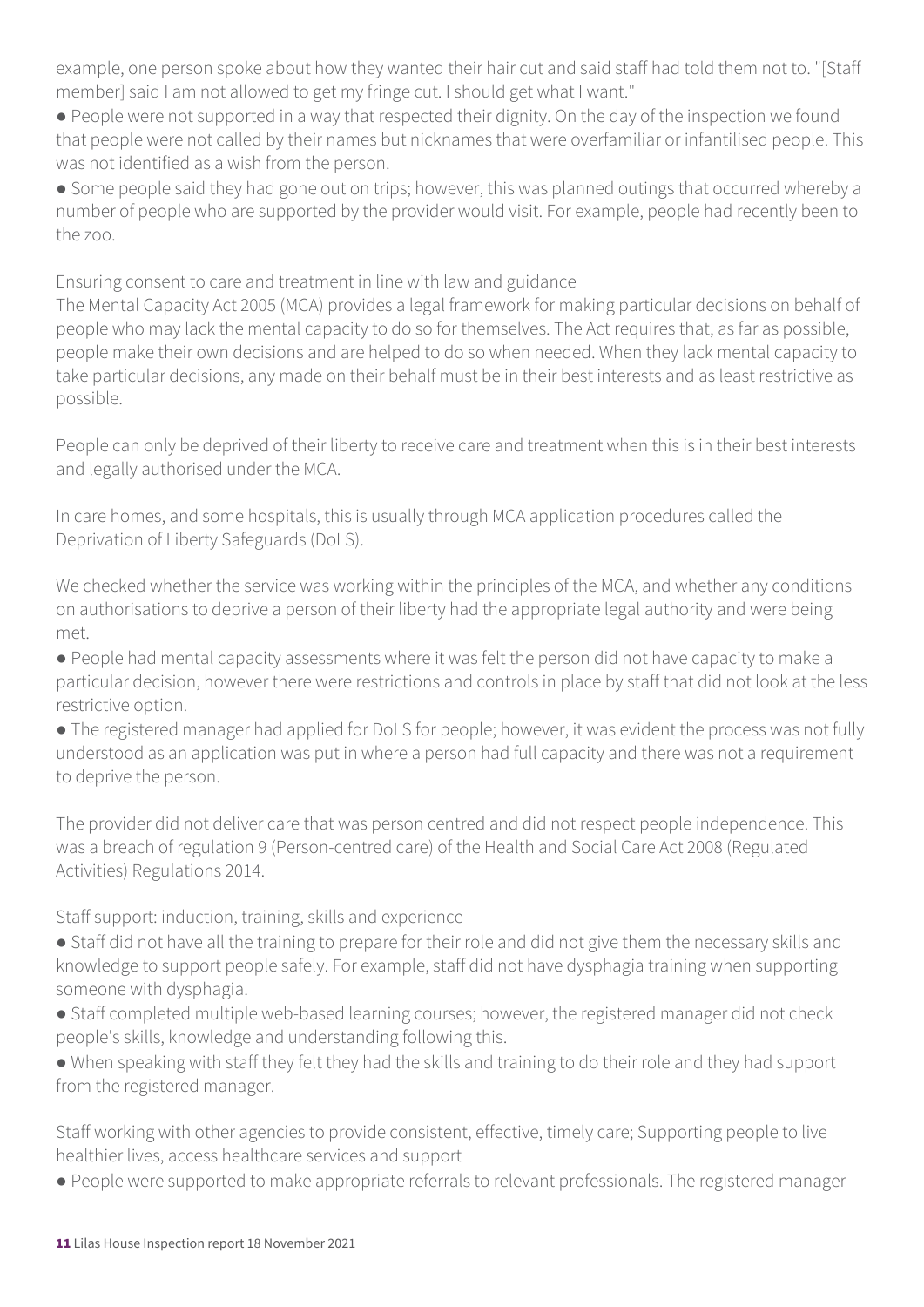spoke about continuing to work with professionals to develop staff skills and how to support people effectively.

● A professional gave an example of where people were supported with a specific appointment, and felt people were being supported in line with their support needs., "[Registered manager] at the time was incredibly receptive to recommendations and keen to interact with me. [Registered manager] was aware of the persons needs and how they may influence the persons behaviour."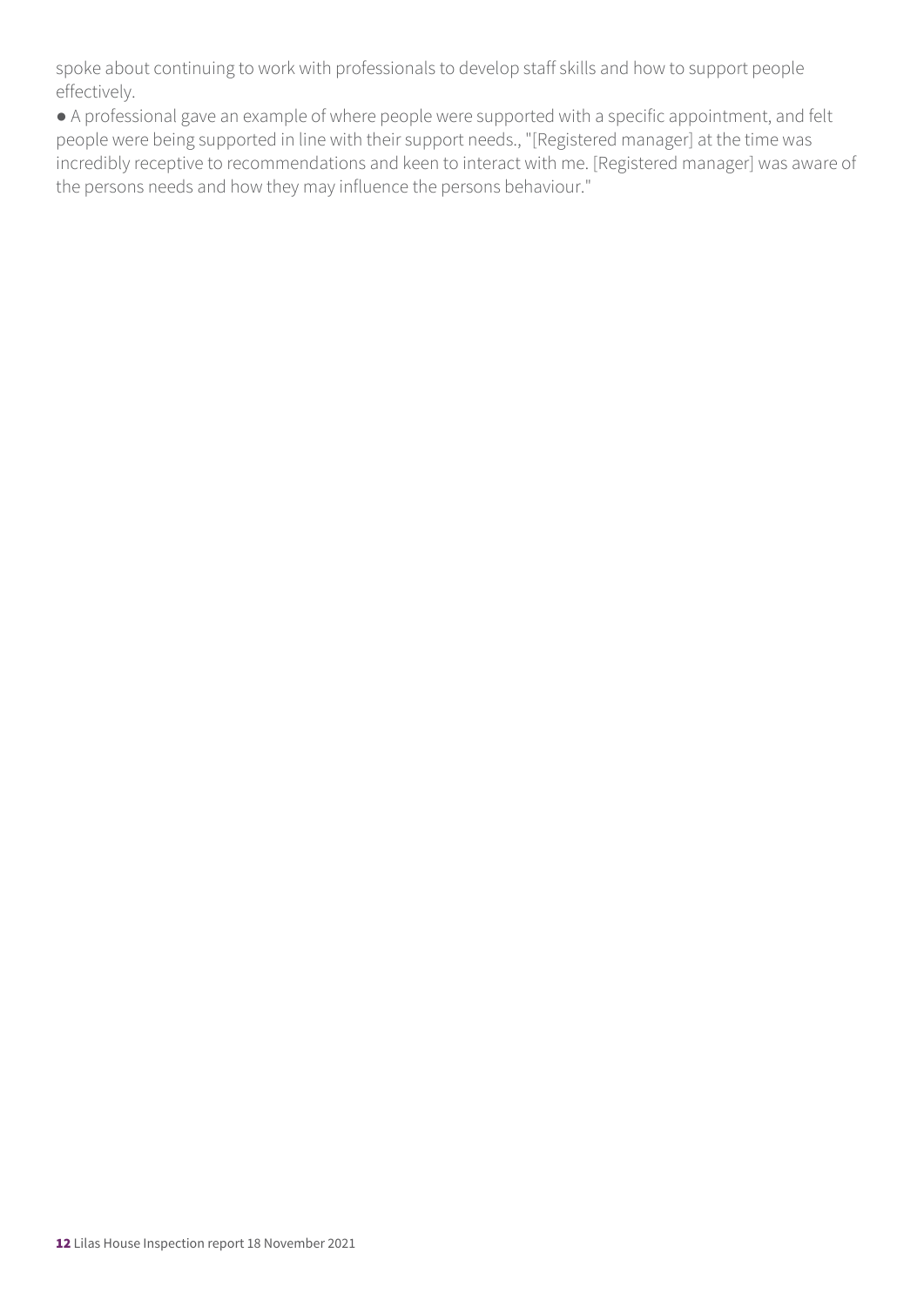### Is the service well-led?

### Our findings

Well-led – this means we looked for evidence that service leadership, management and governance assured high-quality, person-centred care; supported learning and innovation; and promoted an open, fair culture.

At the last inspection this key question was rated as good. At this inspection this key question has now deteriorated to inadequate. This meant there were widespread and significant shortfalls in service leadership. Leaders and the culture they created did not assure the delivery of high-quality care.

Managers and staff being clear about their roles, and understanding quality performance, risks and regulatory requirements; How the provider understands and acts on the duty of candour, which is their legal responsibility to be open and honest with people when something goes wrong; Promoting a positive culture that is person-centred, open, inclusive and empowering, which achieves good outcomes for people Continuous learning and improving care.

● The provider and registered manager had limited and ineffective governance systems which failed to identify concerns relating to staffing knowledge, poor infection control measures and development of a positive culture.

● Audits completed by the registered manager relating to the environment had identified improvements needed, however these had not been addressed in a timely way, resulting in people living in an environment that was not comfortable or safe.

● The provider and registered manager did not analyse accidents and incidents that occurred which meant that learning was not identified or shared with in the staff team. For example, one person had three falls in four days and there was no analysis into why this was occurring. Further records we reviewed found the person to have a urine infection in which the falls could have been an indication of this.

● The registered manager managed two service in close proximity, however, had been required to support a further two services. The registered manager told us that although they wanted to continue with this to ensure people and staff had that support, this had impacted on the service they were responsible for.

● The registered manager did not have knowledge of the principles relating to right care, right culture and right support. This was evident as people were not being supported to have full control of their day to day lives.

● Lessons learnt were not shared effectively. The provider had not been proactive in sharing experiences and did not share learning found across the organisation where similar concerns had been found. Limited steps had been taken to implement changes across the provider's services.

● In addition, the registered manager had not ensured they sustained improvements following the immediate actions identified by CQC on our visit in the matter of choking risks. This demonstrated an insufficient commitment to continuous learning and improving care and left people at risk of receiving poor standards of care.

• The providers website did not follow CQC guidance on how to display their CQC rating, which was conspicuous and obvious to the public. In addition, we found a video on the website which did not promote dignity and respect for people using the service as staff refer to a person by name offering their personal information.

● We found the language used within the organisation did not promote the right culture. For example, the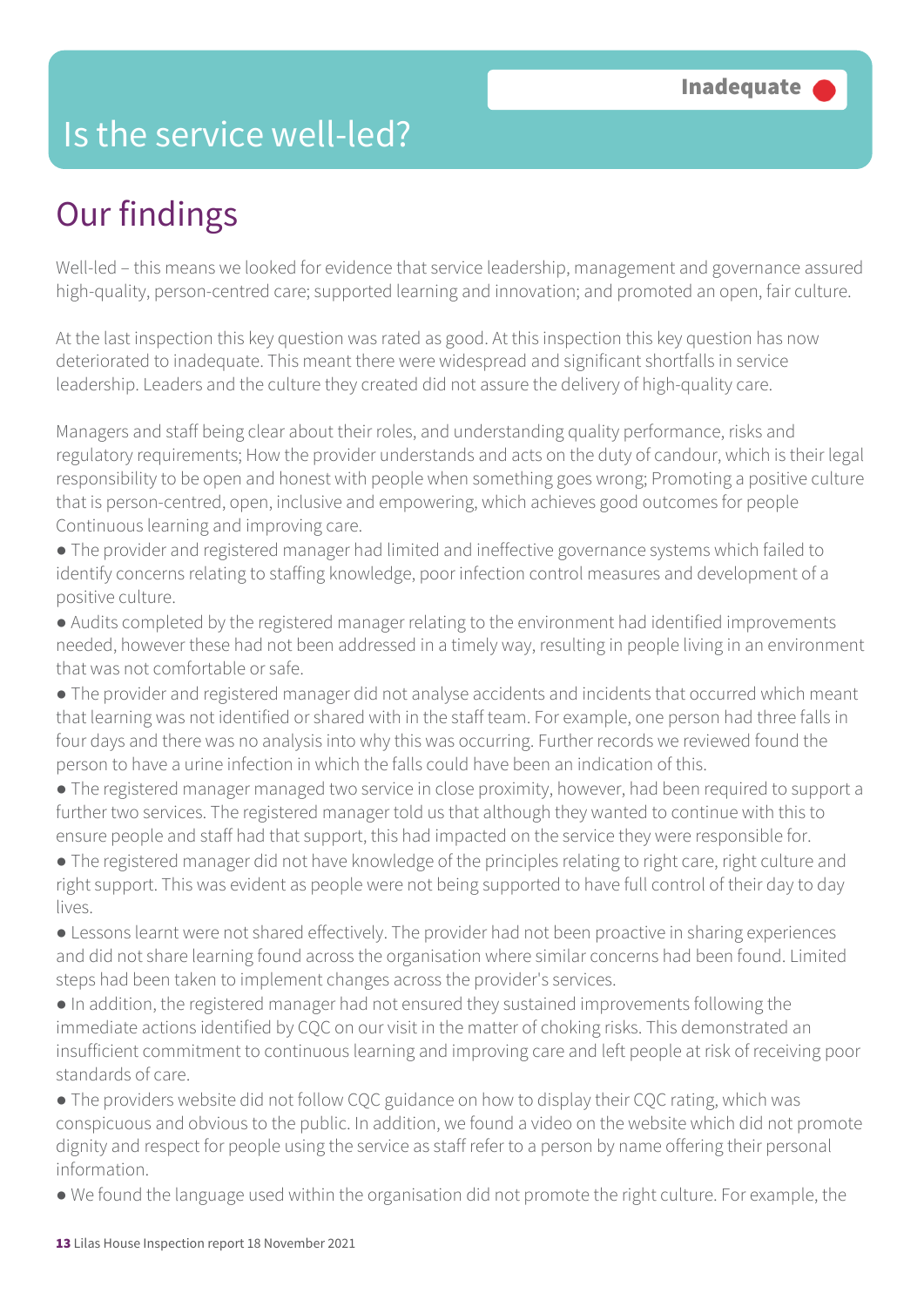registered manager referred to people by local authority funding rather than their names. The provider used language such as there being, "Available beds" when talking about people's home.

Systems were either not in place or robust enough to identify improvement needed in relation to person centred support and management of safety in the home. This was a breach of regulation 17 (Good Governance) of the Health and Social Care Act 2008 (Regulated Activities) Regulations 2014.

● People and relatives felt the registered manager was approachable and responsive. One relative said, "The manager comes back to me quickly, they are always helpful. I am really happy with them."

● Overall, people and relatives felt staff had the right values to support them. One person said, "All the staff are very nice." One relative said, "[Person] gets on well with [Staff member]. They are always laughing and giggling."

Engaging and involving people using the service, the public and staff, fully considering their equality characteristics

● People were involved in weekly resident meetings where they were able to discuss what they enjoyed doing and what food they would like to eat for the coming week. However, documentation did not that show that where people were suggesting outings this was actioned.

● Staff felt they could make suggestions and they were listened to and that it was a good place to work. One staff member said, "I feel supported. If I come to [registered manager], it is normally sorted within the week. [Registered manager] will make time for you. We do have regular team meetings, we had one yesterday. Every other month, I get an hour for a supervision. We also have annual development plans. I definitely feel listened to, I am the suggestion maker. It all gets taken on board. The staff team will always try and implement new ideas."

Working in partnership with others

●The registered manager told us they had regular communication with health professionals. Guidance and involvement from health professionals was sought. One professional said, "I am always kept updated either by email or phone to any changes that may occur. Any paperwork I require is emailed over immediately. The reviews are always person centred as are the care plans." Another professional said, "Yes [register manager] and [deputy manager] are always happy to engage and have a good awareness of the people in the home."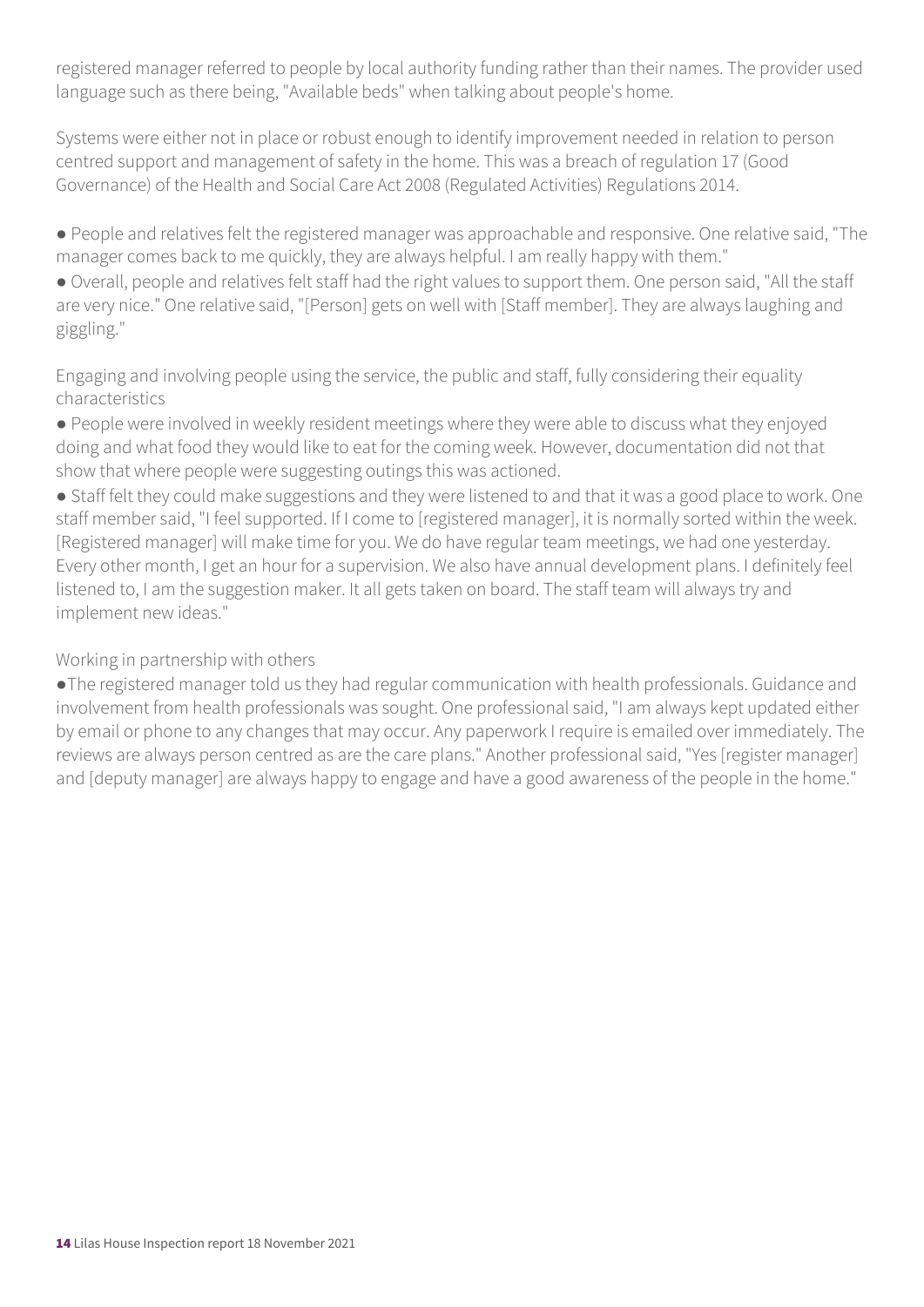#### This section is primarily information for the provider

### Enforcement actions

The table below shows where regulations were not being met and we have taken enforcement action.

| Regulated activity                                                | Regulation                                                                                            |
|-------------------------------------------------------------------|-------------------------------------------------------------------------------------------------------|
| Accommodation for persons who require nursing or<br>personal care | Regulation 9 HSCA RA Regulations 2014 Person-<br>centred care                                         |
|                                                                   | The provider did not deliver care that was person<br>centred and did not respect people independence. |

#### The enforcement action we took:

See DT

| Regulated activity                                                | Regulation                                                                                                                                                                          |
|-------------------------------------------------------------------|-------------------------------------------------------------------------------------------------------------------------------------------------------------------------------------|
| Accommodation for persons who require nursing or<br>personal care | Regulation 12 HSCA RA Regulations 2014 Safe care<br>and treatment                                                                                                                   |
|                                                                   | People were not protected from avoidable<br>incidents which could result in avoidable harm.<br>There was a lack of adherence to guidance about<br>infection prevention and control. |

#### The enforcement action we took:

See DT

| Regulated activity                                                | Regulation                                                                                                                                                                            |
|-------------------------------------------------------------------|---------------------------------------------------------------------------------------------------------------------------------------------------------------------------------------|
| Accommodation for persons who require nursing or<br>personal care | Regulation 15 HSCA RA Regulations 2014 Premises<br>and equipment                                                                                                                      |
|                                                                   | The provider had failed to ensure people lived in a<br>safe, and well-maintained environment and<br>inadequate systems and processes in place to<br>ensure the environment was clean. |

#### The enforcement action we took:

See DT

| Regulated activity                                                | Regulation                                                                                                                                                               |
|-------------------------------------------------------------------|--------------------------------------------------------------------------------------------------------------------------------------------------------------------------|
| Accommodation for persons who require nursing or<br>personal care | Regulation 17 HSCA RA Regulations 2014 Good<br>governance                                                                                                                |
|                                                                   | Systems were either not in place or robust enough<br>to identify improvement needed in relation to<br>person centred support and management of<br>safety in the service. |

#### The enforcement action we took: